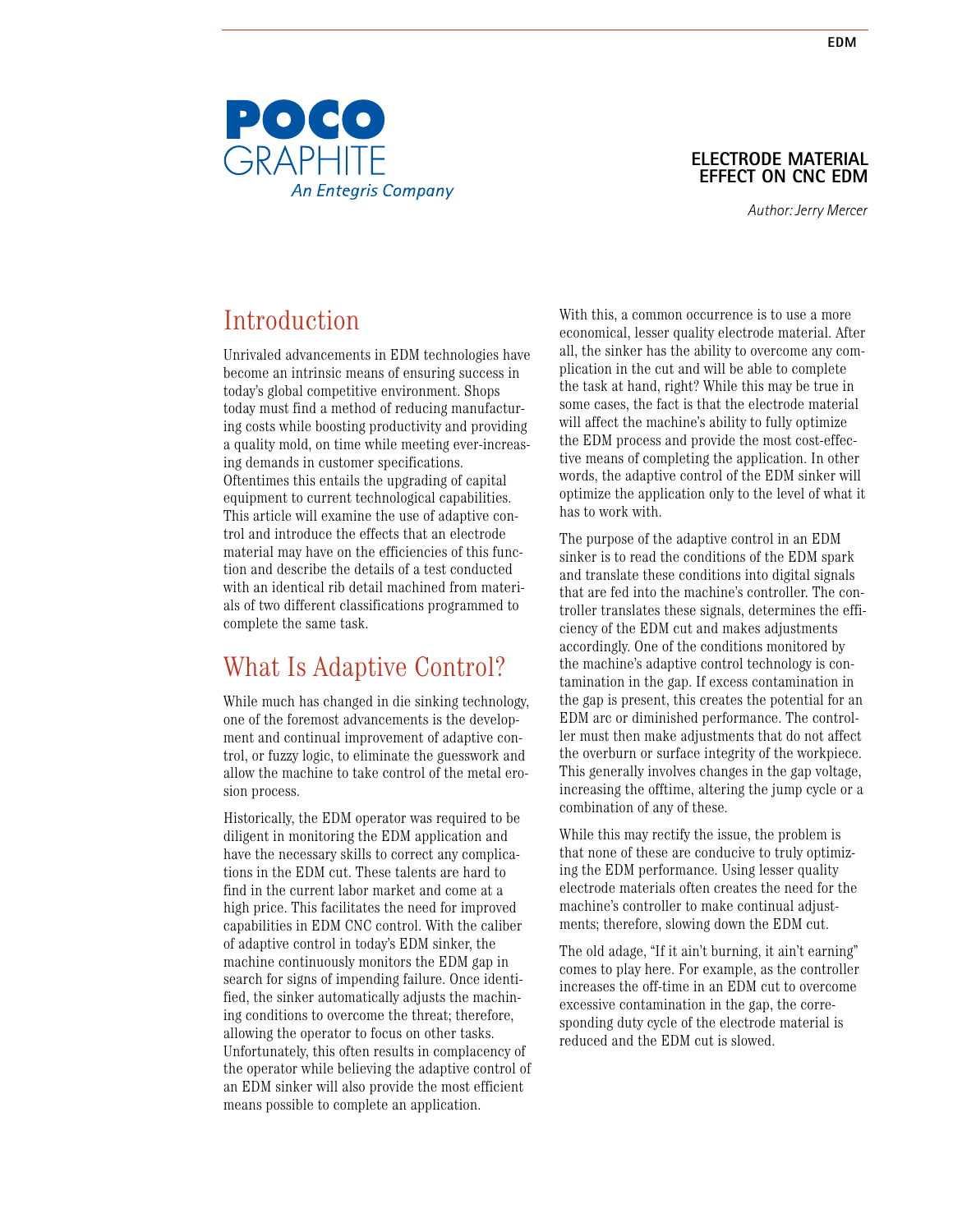## Spend a Dollar to Save a Dime

Frank-Peter Amdt, BMW's Production Chief once said, "Anyone who saves money in the wrong area in tough times is putting his competitiveness at risk over the long term."

In order to calculate the true cost of the EDM application, shop owners must not only take into consideration the cost of the electrode material and machining, but should also account for the cost of the EDM time and any polishing that may be required in the end. Moving to a lesser quality material just to save a little in the price of an electrode may end up costing more in the long term and reduce the competitive advantage a shop may have.

Taking Mr. Amdt's statement in mind, a test was conducted to evaluate the effect of a more economical, lesser quality electrode material on the adaptive control function of the EDM sinker. Materials from the superfine and ultrafine classifications were used and a ribbed electrode was programmed to provide a depth of 1.5" with a surface finish of 27 VDI.

The cost difference between the two electrode materials seems considerable, so why use a more expensive material when the adaptive control of the EDM sinker is projected to complete the task at hand? As we can see in *Table 1*, the use of the more economical superfine material did not have the cost efficiency that was expected. This material did not achieve the required surface finish and took longer to reach the final depth. The added cost of polishing the cavity and extra EDM time actually caused this application to lose money. The use of a lesser quality material could be justified if the material cost is all that was considered. However, we can see that a mere savings on the

electrode material cost can result in a much larger overall cost when all the factors of the EDM process are taken into consideration. In the case of this example, for every dime that is saved on material cost, a dollar is spent in the overall manufacturing cost.

### Test Case

All too often, an EDM is purchased on the premise that optimum performance will be realized regardless of the electrode material used. The following test was conducted with an identical rib detail machined from materials of two different classifications programmed to complete the same task.

For each cut, two electrodes were used with one to rough and the second to finish the cavity to a 27 VDI surface finish at an EDM depth of 1.5". The objective of this example was to verify the effect of the electrode material on the ability of the machine to provide satisfactory results and determine the associated costs. The differences in the electrode materials used center around the particle size and microstructure. One material is from the ultrafine material classification while the other is a larger particle size material from the superfine graphite classification. In this example, the electrode detail is not deemed to be overly critical as the dimensions of the rib measured .040" x 1.00" with a 1º draft.

The electrode material from each classification completed the EDM process to the required depth with what appeared to be a similar surface finish. However, under magnification, we find that the material from the superfine classification did not provide the required surface finish; and therefore, the cavity will need to be polished after EDM.

The measurement of surface finish in this cavity averaged 31 VDI and exhibited a rough texture as

|                                                         | Superfine | <b>Ultrafine</b> | Variance |
|---------------------------------------------------------|-----------|------------------|----------|
| Electrode cost (2 electrodes)<br>Material and machining | \$18.98   | \$29.10          | $+53.3%$ |
| Surface finish in cavity                                | 31 VDI    | 27 VDI           | n/a      |
| Polishing cost (\$15/in <sup>2</sup> /VDI)              | \$90      | \$0              | n/a      |
| EDM burn time                                           | 2 H 37 M  | 2 H 14 M         | $-14.7%$ |
| EDM cost $($55/hr)$                                     | \$143.92  | \$122.83         | $-14.7%$ |
| Total cost                                              | \$252.90  | \$151.93         | $-39.9%$ |

*Table 1 - Cost comparison for all factors of EDM*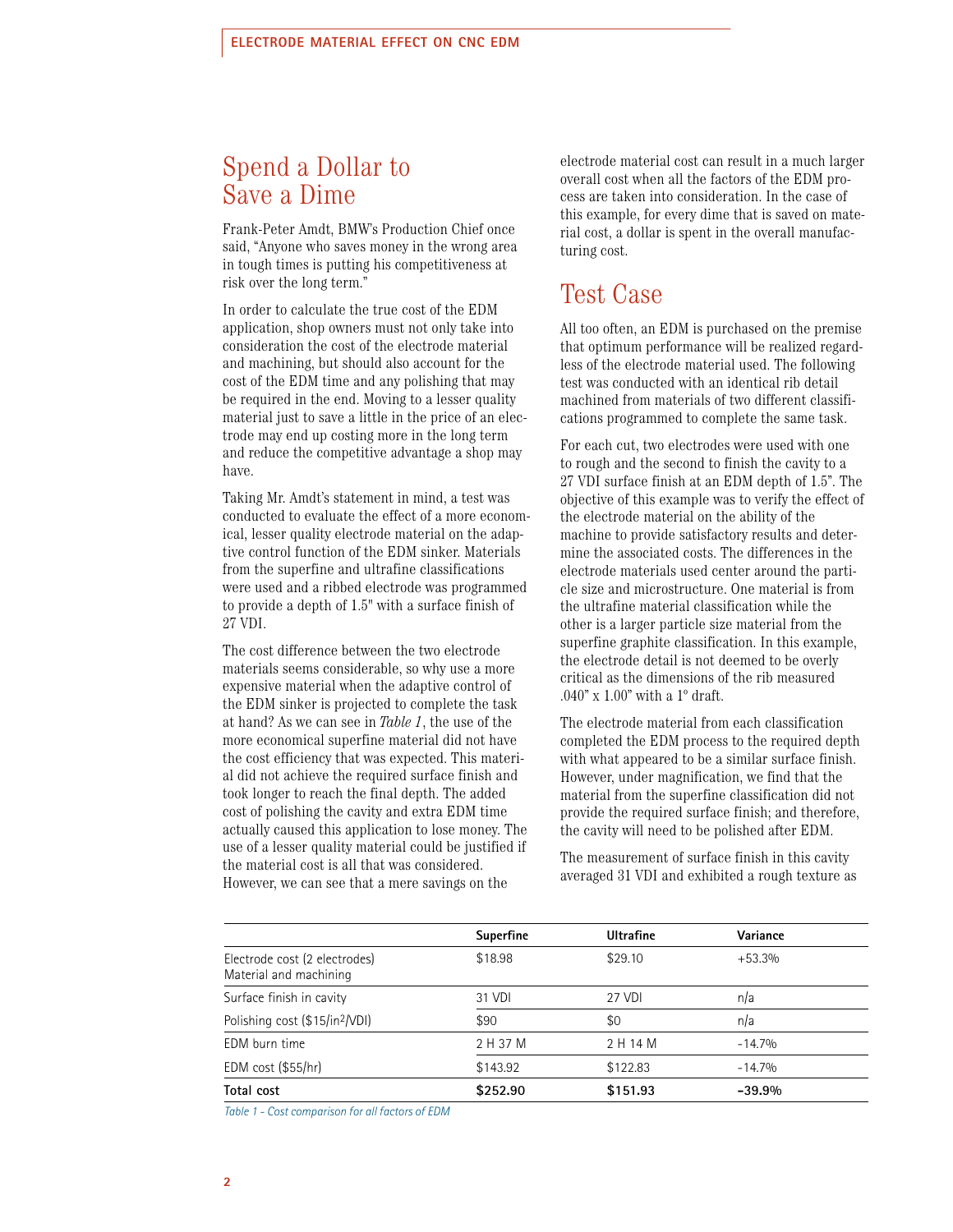illustrated in *Figure 1*. On the other hand, the cavity EDMed with an electrode from the ultrafine material classification achieved an average surface finish of 27 VDI as illustrated in *Figure 2*.

You may wonder why the surface finish is different if the sinker is programmed to provide the same finish for both examples. The problem lies with the microstructure of the electrode material. The surface finish in the cavity is a reflection of the EDM parameters used in the program and the structure of the electrode material. As the particle size and corresponding porosity of the electrode material becomes larger, the surface finish in the cavity becomes rougher. The controller in the EDM sinker identifies the surface finish requirement as directed by the program and determines the EDM parameters to achieve this finish. It does not take into account the specific structure of the electrode material in regards to surface finish.



*Figure 1* - *Magnified surface finish of a cavity EDMed with an electrode material from the Superfine classification.*



*Figure 2* - *Magnified surface finish of a cavity EDMed with an electrode material from the Ultrafine classification.*

Even with consistent EDM parameters, the surface finish will be affected as the structure of the electrode material changes. As *Figure 3* shows, the variation in the structure of materials from the ultrafine and superfine classifications are considerable and provide different surface finishes in the cavity.

At this point, there will be an added cost of polishing the cavity illustrated in *Figure 1* from 31 VDI to the required 27 VDI. In the event that the application required an EDM texture finish, the mold would require a secondary process, such as acid etching, to bring the surface finish down to the required value as any polishing will eliminate the texture and potentially scrap the mold.

As previously noted, the cost of EDMing the cavities should also be taken into consideration. Typically, materials of a larger particle size will yield faster metal removal rates and reduce the amount of time spent on the EDM process. Unfortunately these are not always the results that are experienced.

In this case, the larger particle size of the material from the superfine classification caused the adaptive control of the EDM sinker to compensate for conditions in the gap more often than what was required with the material from the ultrafine classification.

This is often caused by difficulties in flushing and extracting the larger particles of the superfine material or excessive contamination in the EDM gap from the increased electrode wear of the larger particle size material. In either case, the machine's adaptive control must continuously alter the program in order to keep the gap clear.

The cost comparison provided in *Table 1* shows that the EDM time for the larger particle size of the superfine material classification was slightly longer than that of the ultrafine material classification. The EDM burn time was reduced by 23 minutes with the use of the material in the ultrafine material classification. In this case, it is not only the 23 minutes that makes the difference, but instead the fact that EDM burn time is improved by almost 15%. While this test ran only for a short time, that 15% improvement in EDM time can be significant on a much larger EDM application. These savings alone often amount to much more than the added cost of the electrode material.

## Conclusion

As illustrated, the use of inferior electrode materials interferes with the ability of the sinker to correct the problem, and therefore, often results in increasing the EDM cost.

The adaptive control in the EDM sinker provides confidence that most parameters of the application will be met. Today's technologies in machines are more capable to function under extreme conditions with the highest degree of mold detail and tolerances. Capabilities such as monitoring the gap, applying the proper current densities to extremely